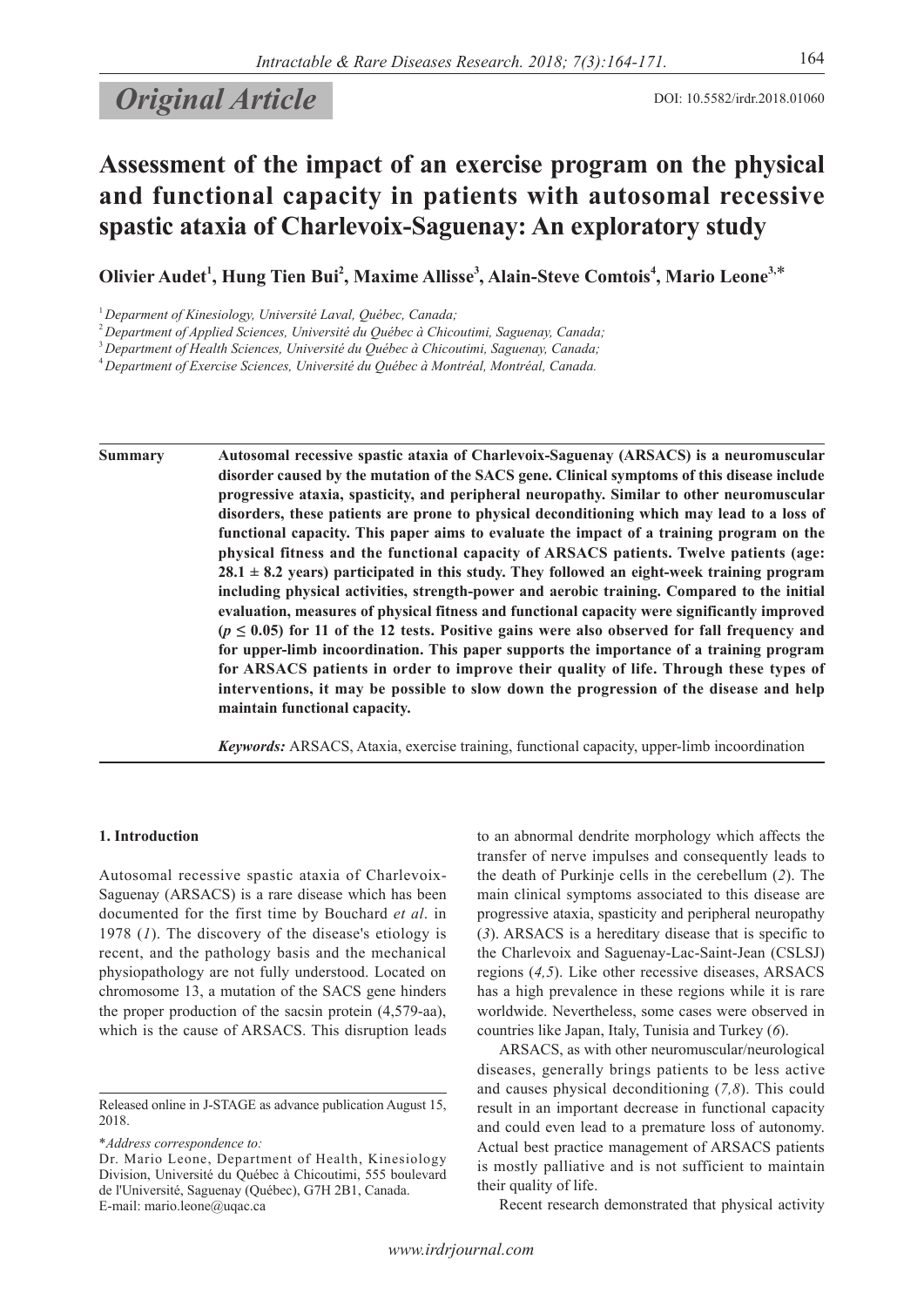and training have a positive impact on patients with pathologies similar to ARSACS. More precisely, results show a positive association between strength training and certain symptoms of neuromuscular disorder (NMD) and neurological conditions (*9-21*). Furthermore, as demonstrated by several authors (*8,12,17,22-25*), patients affected by certain NMD can even improve their locomotor skills following specific training programs. However, to our knowledge, the impact of physical training has not yet been established with ARSACS patients.

Thus, the objective of this paper is to evaluate the impact of an exercise program on the physical fitness and the functional capacity of patients affected by ARSACS. Based on results from existing NMD studies, our hypothesis is that the exercise program will have a positive impact on ARSACS patients by increasing their physical fitness level and, consequently, their functional capacity.

#### **2. Materials and Methods**

#### 2.1. *Participants*

Twelve early-onset ARSACS patients (5 males and 7 females) aged between 17-45 years (28.1  $\pm$  8.2 years) participated in this study. They were recruited from a list provided by Muscular Dystrophy Canada. Traditionally, the severity of the disease in ARSACS patients is typically evaluated in clinic based on walking mobility (*3,26*) rather than using a standardized scale. While several ataxia severity scales exist, such as the Scale for the Assessment and Rating Ataxia - SARA (*27*) and the International Cooperative Ataxia Rating Scale - ICARS (*28*), they do not consider all three components of the disease (pyramidal, cerebellar and neuropathic) in order to provide a more complete picture. In addition, none of these scales have been validated in patients with ARSACS. Even though it is conceptually possible to perform a combination of these severity scales, it is not a viable option due to large number of items that need to be evaluated. Participants were thus classified by severity according to their ability to walk: light (*n*  $= 5$ , walking without aid), moderate ( $n = 3$ , walking aid required) and severe  $(n = 4$ , wheelchair-bound).

All participants were at least sixteen years of age, which is the legal age at which a person can give their consent to participate in a study according to the applicable local laws. To be included in the study, participants must have been diagnosed with ARSACS through genetic testing. The only exclusion criterion was to have received medical contraindications for the practice of physical activities. All participants gave their informed written consent to participate in this research, which was approved by the University Ethics Committee Board (No.602.381.01).

#### 2.2. *Testing protocol*

During the first week, all participants were assessed using 5 strength and 7 functional tests, for a total of 12 assessment tests. Assessments were separated into two 90-minute sessions to ensure optimal performance. There were 12 stations, each corresponding to a different test, and participants went through each one sequentially. Between each station, there was a two-minute rest period. This same procedure was also followed during the last (ninth) week of the program.

#### 2.3. *Physical fitness tests*

Assessment of physical fitness was performed using conventional weight training equipment. During the first week, a maximum strength test was administered for each of the 5 strength exercises (Figure 1) identified using the one-repetition maximal load (1RM). Since it is difficult and time-consuming to precisely establish the maximum load that can only be lifted once, the maximum load was established from the 1RM table suggested by Baechle *et al*. (*29*). In order to estimate the 1RM, the maximum number of repetitions accepted was 6 without which the participant had to start again with a load increased by 20%.

To assess abdominal strength, the participant was seated in front of the pulley and held the rope handle on his chest. The aim is to lift the heaviest possible load by bending the trunk forward to an angle of 90˚ (Figure 1A).

Upper-limb strength (bench press) was measured while the participant was sitting. The arms are bent at 90˚ at shoulder height. The participant would then lift the load with a complete extension of the arms (Figure 1B).

The biceps curl was assessed while the participant was seated with elbows supported in extension (180˚) and hands in supine position. The participant would then lift the load (flexion of the elbows) with both arms in order to reach a vertical position with arms bent at 50˚-  $60^\circ$  (Figure 1C).

Maximal muscle strength of the quadriceps was measured on a knee extension device (Figure 1D). While the participant was seated, their feet were placed under the cushioned roll while the thigh-calf angle is at 90˚. The load was lifted with a full extension of the knees which represents 180˚.

Finally, pectoral strength was assessed using a pectoral fly device (Figure 1E). In the sitting position, the participant had their arms open so that they form an angle of 180˚ while the elbows are bent at 90˚. From this position, the elbows were bent forward by a movement towards the median plane (adduction).

#### 2.4. *Functional capacity tests*

Functional capacity was evaluated using parts of the testing protocol proposed by Kalinova and Leone (*30*)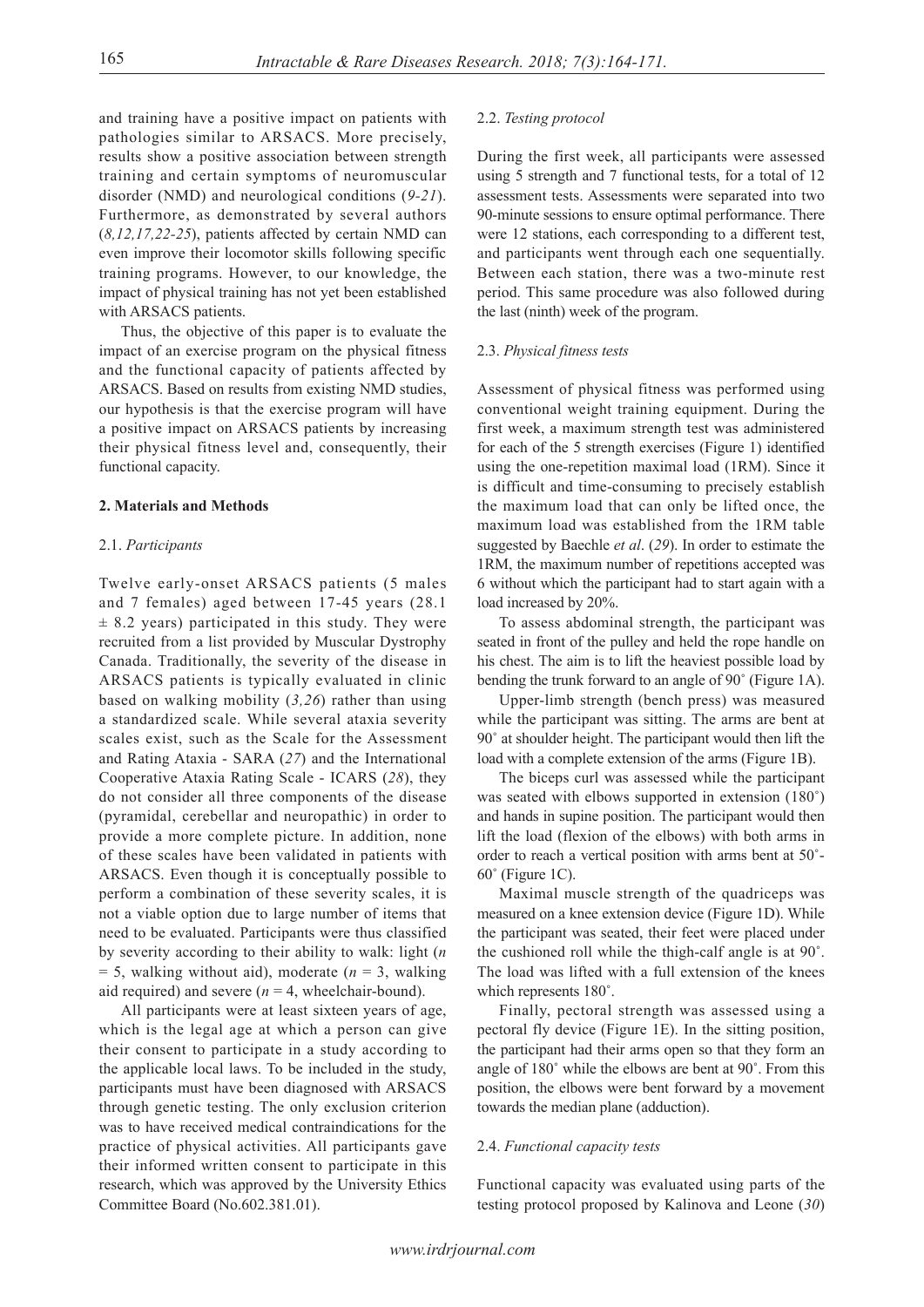



 $(B)$ 



 $(C)$ 

 $(D)$  $(E)$ 

**Figure 1. Pictures of the training devices used with ARSACS patients. (A)** Abdominal strength; **(B)** Bench press; **(C)** Biceps curls; **(D)** Knee extension; **(E)** Pectoral fly.

which include one-hand plate tapping, sit-and-stand, six-minute walk test and the hand grip strength test (Table 1). In addition, a Swiss ball was used to assess trunk stability/balance, a bench press test was used to evaluate muscular endurance of the upper-limbs, a 10m-walk test assessed the maximal walking speed and a questionnaire was used to evaluate the frequency of falls within the previous week.

The one-hand plate tapping test, which assesses the speed of the upper-limbs, consisted of moving laterally the dominant hand as quickly as possible by touching alternatively each of the two circles which were separated by a distance of 60 cm. The result is expressed as the total number of hits within 20 seconds ( $nb$   $20s$ <sup>-1</sup>).

The sit-and-stand test requires participants to sit and rise from a standard chair without using their arms. The test ended after 20 seconds during which the number of sit-and-stand was counted  $(nb.20s^{-1})$ .

The bench press test allows for the measurement of the participant's capacity to move a load that represents 40% of 1RM as many times as possible within 20 seconds  $(nb<sup>-1</sup>)$ . The total number of repetitions was noted.

Several reliable test batteries, such as the Berg

**Table 1. Description of factors and variables used to assess ARSACS patients for functional capacity and physical fitness evaluations**

| Variables                                 |  |  |
|-------------------------------------------|--|--|
|                                           |  |  |
| 1- One-hand plate tapping $(nb.20s^{-1})$ |  |  |
| 2- Sit-and-stand $(nb 20s^1)$             |  |  |
| 3- Bench press $(nb 20s-1)$               |  |  |
| 4- Swiss ball balance test (s)            |  |  |
| 5- Hand grip strength (kg)                |  |  |
| $6-$ Six-minute walk test $(m)$           |  |  |
| 7- 10m-walk test $(s)$                    |  |  |
|                                           |  |  |
| 8- Abdominal strength (kg)                |  |  |
| 9- Bench press (kg)                       |  |  |
| 10- Biceps curls (kg)                     |  |  |
| 11- Knee extension (kg)                   |  |  |
| 12- Pectoral fly (kg)                     |  |  |
|                                           |  |  |

Number of repetitions (nb) ; Kilogram (kg); Second (s); Watts (w); Meter (m).

balance scale, can be used to evaluate balance and/or stability in the general population. However, since the majority of the participants are either wheelchair bound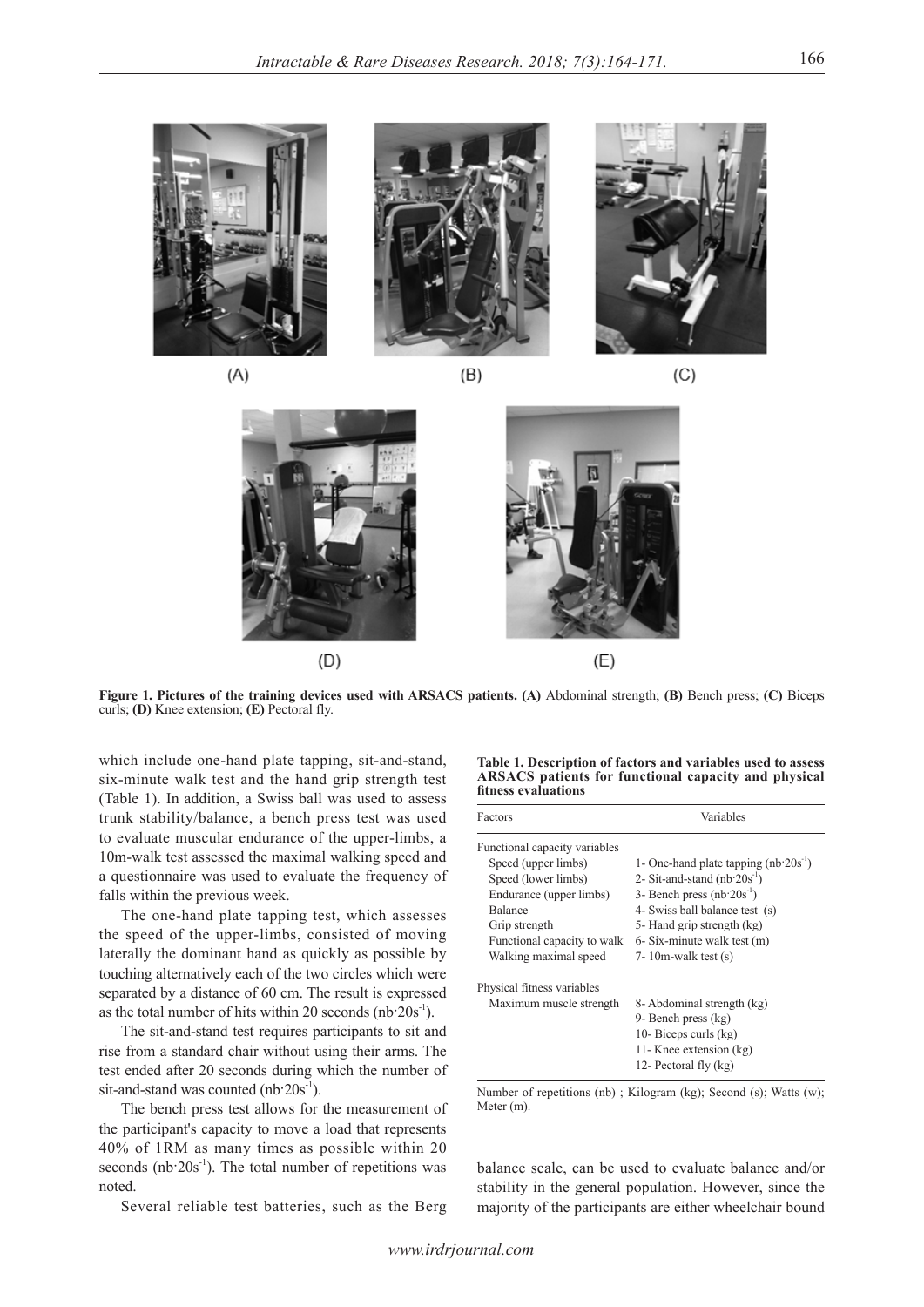| Items        | Parameter          | Strength training | Power training |  |
|--------------|--------------------|-------------------|----------------|--|
| Week 1       | Initial evaluation |                   |                |  |
| Week 2       | Set                |                   |                |  |
|              | Repetition         | $3-6$             | $6 - 8$        |  |
|              | Rest period        | 2 minutes         | 1 minute       |  |
|              | Load               | 80% of 1 RM       | $40\%$ of 1 RM |  |
| Weeks 3 to 8 | Set                |                   |                |  |
|              | Repetition         | $3-6$             | $6 - 8$        |  |
|              | Rest period        | 2 minutes         | l minute       |  |
|              | Load               | 80% of 1 RM       | $40\%$ of 1 RM |  |

**Table 2. Specific parameters of the strength and the power training**

1 RM = One repetition maximum.

**Table 3. Specific parameters of the aerobic training**

| Week | Session 1<br>Set $\times$ [minutes ran (r) and/or walked (w)] | Session 2<br>Set $\times$ [minutes ran (r) and/or walked (w)] | Weekly volume (min) |
|------|---------------------------------------------------------------|---------------------------------------------------------------|---------------------|
|      | Initial evaluation                                            | Initial evaluation                                            | Initial evaluation  |
| 2    | $1 \times (15r)$                                              | $1 \times (15r)$                                              | 30                  |
| 3    | $3 \times (4 \frac{\text{r}}{1 \text{w}})$                    | $8 \times (1r/1w)$                                            | 31                  |
| 4    | $4 \times (4r/1w)$                                            | $10 \times (1r/1w)$                                           | 40                  |
| 5    | $1 \times 21r$                                                | $11 \times (1r/1w)$                                           | 43                  |
| 6    | $5 \times (4r/1w)$                                            | $12 \times (1r/1w)$                                           | 49                  |
| 7    | $4 \times (5r/1w)$                                            | $13 \times (1r/1w)$                                           | 50                  |
| 8    | $4 \times (6r/1w)$                                            | $13 \times (1r/1w)$                                           | 54                  |

or require a walking aid, most items in the balance scale would not be feasible. Therefore, the Swiss ball trunk stability test with eyes open, proposed by Noehren and colleagues, was used (*31*). This test determines the participant's capacity to maintain their stability/balance in a seated position while having one foot in contact with the ground. The final score corresponds to the length of time (s) that the participant was able to remain seated on the Swiss ball without using their hands or the free leg. The test can also end if the participant succeeds to maintain balance for one minute.

The hand grip test (manual dynamometer; Takei Kiki Kogyo model tk-1210, Japan) allows for the measurement of the maximal strength developed by the finger joints and the forearm. Two trials for each hand were allowed and the sum of the best score for each hand was noted (kg).

The six-minute walk test is a popular method of assessing the walking ability of individuals affected by different conditions. This test was administered according to the procedure described by American Association of Cardiovascular and Pulmonary Rehabilitation (*32*) for patients who are able to walk with or without walking aid. Wheelchair patients performed the test using their own wheelchair. The results are expressed as the distance (m) traveled in 6 minutes.

The 10m-walk test consists in traveling a distance of 10m as fast as possible (*33*). The original procedure was slightly modified by adjusting the distance to 10m instead of the more common typical 7.62 m distance. Patients were allowed to use their wheelchairs or walking aid when needed. The results of the test correspond to the time (s) required to complete the total 10m distance.

In addition, upper-limb coordination was also assessed using a computerized version of the Archimedes spiral test (*34*). Results were extracted and frequency analysis was performed in order to examine smoothness of movement, which is a good indicator of coordination. Finally, participants completed a questionnaire aiming to assess, on a scale from 1 (never) to 10 (very often), the impact of the program on the frequency of their falls (pre *vs*. post-training).

The eight-week training program consists of two 90-minute sessions every week. The content of each training session depends on the degree of severity of the disease. For the lightly and moderately affected groups, the sessions were divided into three parts: *i*) 30 minutes of physical activities or sports (volleyball, badminton, *etc*.); *ii*) 30 minutes of strength and power training using resistance training devices; *iii*) 30 minutes of aerobic fitness training on an indoor track or an aerobic training machine (treadmill, bicycle, rowing machine). The group consisting of severely affected patients did not participate in the physical activities and sports portion of the training. Instead, their training only focused on strength and power exercises (45 minutes) and aerobic fitness (45 minutes). This ensures that both groups have the same training volume. The specific parameters of the training program are presented in Table 2 (strength and power exercises) and Table 3 (aerobic fitness). Each training session was supervised by two qualified kinesiologists.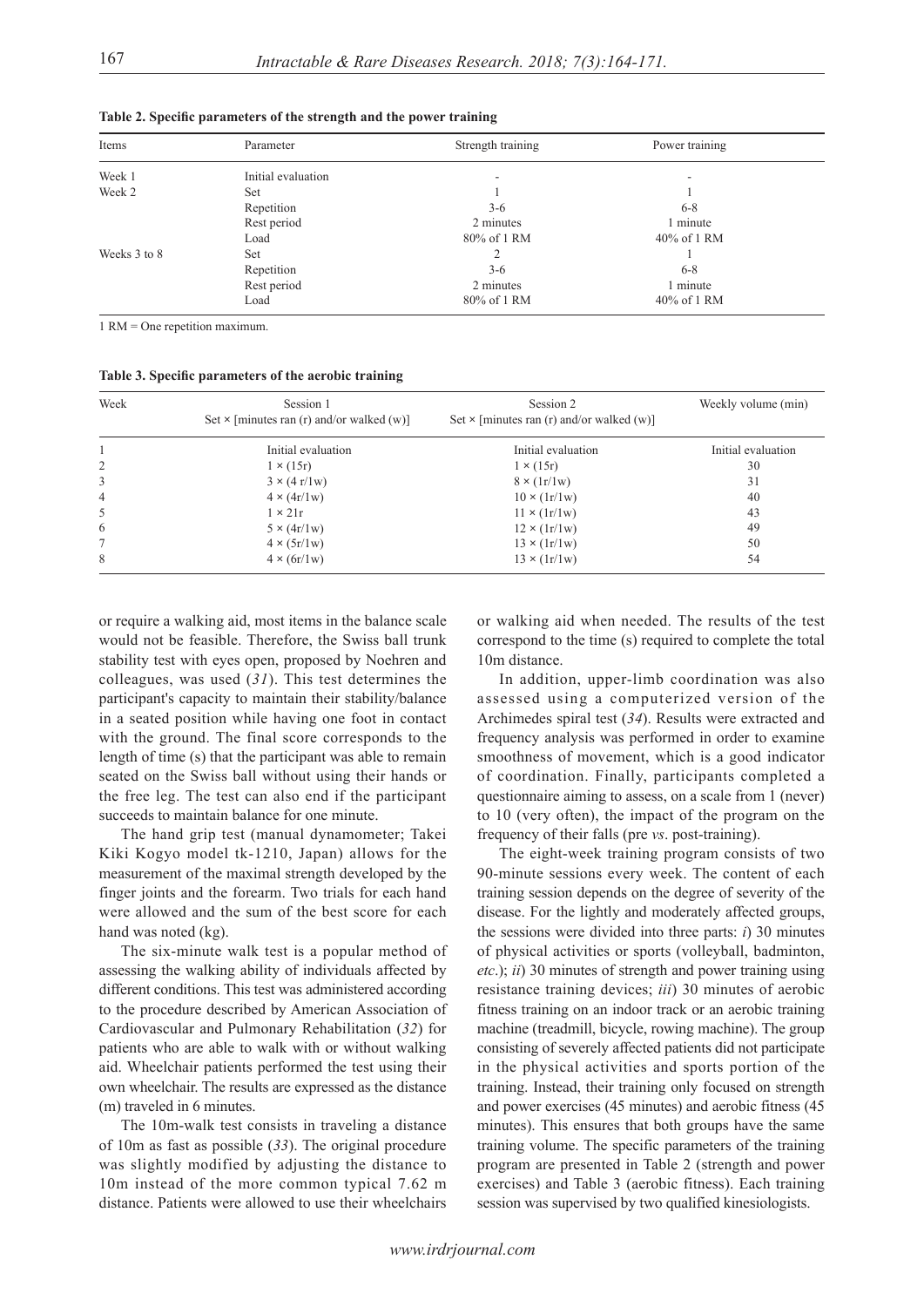| Variables                        | Pre-training $(n = 12)$ | Post-training $(n = 12)$ | $p$ -values | Cohen's d Effect Size |
|----------------------------------|-------------------------|--------------------------|-------------|-----------------------|
| 1. Plate tapping $(nb 20s^{-1})$ | $49.8 \pm 14.1$         | $56.0 \pm 13.6$          | 0.003       | 0.45                  |
| 2. Sit-and-stand $(nb 20s^{-1})$ | $8.3 \pm 3.0$           | $10.1 \pm 2.2$           | 0.007       | 0.68                  |
| 3. Bench press $(nb 20s^{-1})$   | $16.8 \pm 9.2$          | $21.5 \pm 9.3$           | 0.003       | 0.51                  |
| 4. Swiss ball balance test (s)   | $4.3 \pm 5.8$           | $6.7 \pm 7.9$            | 0.003       | 0.35                  |
| 5. Hand grip strength (kg)       | $54.8 \pm 20.8$         | $60.1 \pm 21.5$          | 0.005       | 0.25                  |
| $6. Six-minute walk test(m)$     | $318.7 \pm 120.4$       | $375.6 \pm 131.6$        | 0.008       | 0.45                  |
| 7. 10m-walk test $(s)$           | $9.1 \pm 6.4$           | $8.1 \pm 4.6$            | 0.117       | 0.18                  |

**Table 4. ARSACS patient performance on functional capacity evaluations**

Descriptive statistics are presented as means and standard deviation (mean  $\pm$  SD). Bold characters indicate statistical significance at  $p < 0.05$ . Cohen's *d* coefficient: 0.20 small; 0.50 medium; 0.80 large. Number of repetitions (nb).

| Table 5. ARSACS patient performance on physical fitness evaluations |  |  |  |  |  |
|---------------------------------------------------------------------|--|--|--|--|--|
|---------------------------------------------------------------------|--|--|--|--|--|

| Variables                    | Pre-training $(n = 13)$ | Post-training $(n = 13)$ | $p$ -values | Cohen's d Effect Size |
|------------------------------|-------------------------|--------------------------|-------------|-----------------------|
| Physical fitness             |                         |                          |             |                       |
| 1. Abdominal strength (kg)   | $31.4 \pm 7.9$          | $44.1 \pm 11.7$          | 0.003       | 1.10                  |
| 2. Bench press (kg)          | $56.0 \pm 27.4$         | $76.1 \pm 41.7$          | 0.003       | 0.58                  |
| 3. Biceps curls (kg)         | $21.2 \pm 8.7$          | $26.8 \pm 8.0$           | 0.005       | 0.67                  |
| 4. Knee extension (kg)       | $58.8 \pm 20.9$         | $75.5 \pm 26.9$          | 0.002       | 0.69                  |
| 5. Pectoral fly (kg)         | $41.2 \pm 18.4$         | $49.8 \pm 19.6$          | 0.003       | 0.45                  |
| Fall frequency               |                         |                          |             |                       |
| 1. Number of falls (nb/week) | $2.9 \pm 1.7$           | $1.7 \pm 0.8$            | 0.015       | 0.90                  |

Descriptive statistics are presented as means and standard deviation (mean  $\pm$  SD). Bold characters indicate statistical significance at  $p < 0.05$ . Cohen's *d* coefficient: 0.20 small; 0.50 medium; 0.80 large.

#### 2.5. *Statistical analysis*

Participants' physical fitness and functional capacity measurements are reported as mean  $\pm$  standard deviation (SD). Because of the small sample size and violation of normality test assumptions, nonparametric pairedsamples Wilcoxon signed-rank tests were used to analyze the differences between pre and post-training evaluations. Cohen's *d* coefficients were calculated in order to estimate the effect sizes (ES). All statistical analyses were performed using SPSS version 24. Finally, values of  $p \le 0.05$  were established as significant.

#### **3. Results**

#### 3.1. *Functional capacity and physical fitness evaluations*

Table 4 and Table 5 present the results of the physical fitness and functional capacity tests. They show that most tests (11 out of 12) display statistically significant improvements between the initial and the final evaluations. When considering functional capacity, 6 out of 7 tests showed significant differences (one-hand plate tapping, sit-and-stand test, bench press (muscular endurance), Swiss ball balance test, hand grip strength, six-min walk test). The majority of functional tests showed ES values ranging from moderate to large (Table 4). Results obtained for the 10m-walk test revealed no significant improvement. With respect to physical fitness evaluations, all 5 tests showed significant differences between pre and post-training periods (Table 5). Their calculated ES ranged from moderate to very high.

#### 3.2. *Questionnaire on the frequency of falls*

Answers to the questionnaire on the frequency of falls (Table 5) reveal that there is a significant difference  $(p = 0.04)$  between pre-training scores (2.2) and posttraining scores (3.2). The calculated ES is considered moderate (0.5).

#### 3.3. *Upper-limb coordination*

Figures 2A, 2B and 2C show the superimposed spiral traces drawn by all participants. Figure 2A shows the results of spiral traces performed by ARSACS patients before training whereas Figure 2B shows the results after the eight-week program. For the purpose of comparison, Figure 2C presents spiral traces produced by 36 healthy age-matched participants. It shows a spiral shape of a certain thickness that illustrates that even healthy participants deviate a little from the reference.

Compared to Figure 2C, the spiral traces from Figure 2A were markedly entangled. After an eightweek training program, the spiral traces produced by the participants became visibly less entangled (Figure 2B). Pre and post-training results of frequency analysis were compared and *p*-values for each frequency are plotted in Figure 2D. The figure indicates that frequency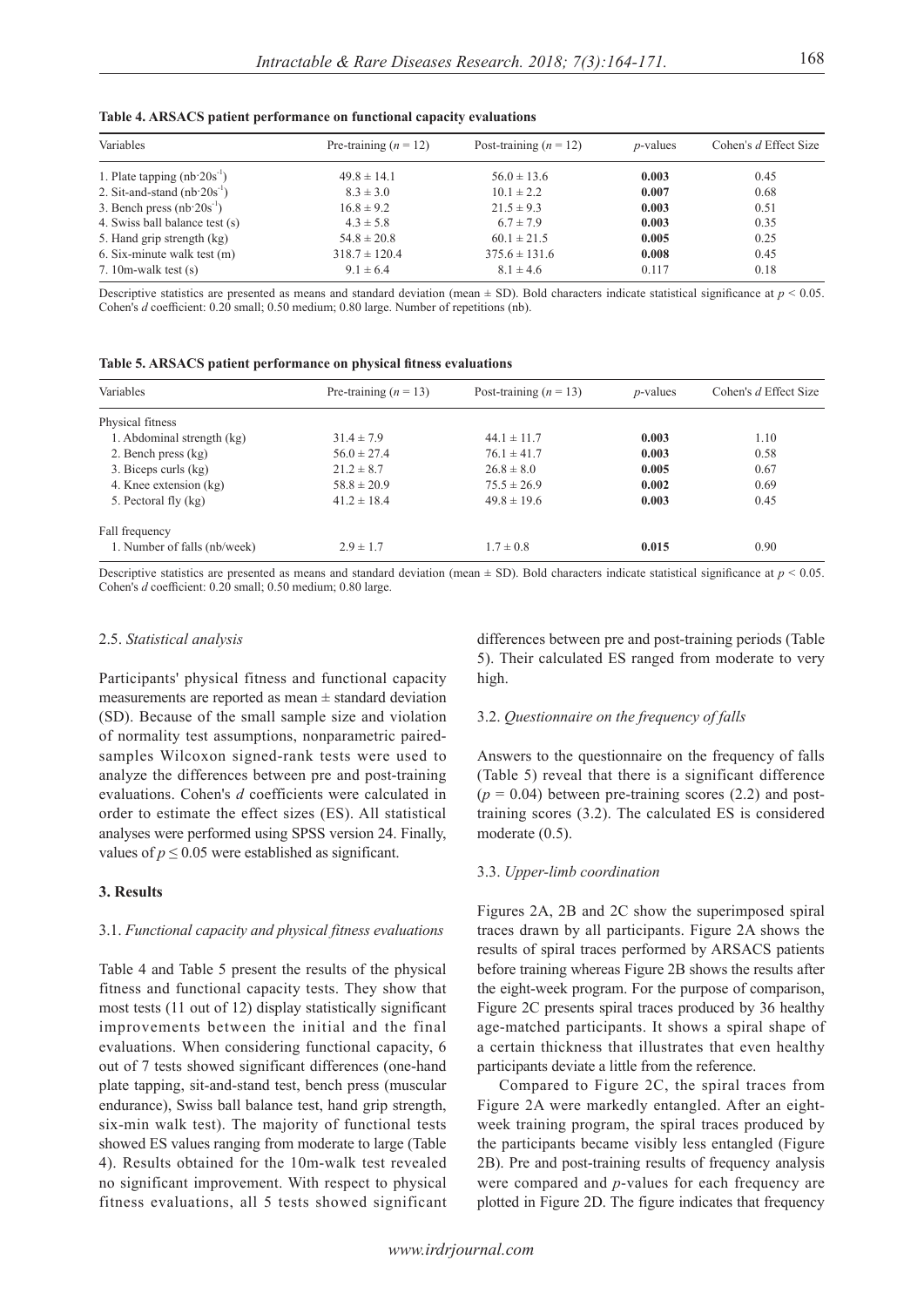

**Figure 2. Comparison between ARSACS patients before (A) and after training (B); Spiral trace performed by healthy participants (C); p values related to the statistical significance of differences between trained and untrained ARSACS patients (D); ES coefficients related to the clinical differences between trained and untrained ARSACS patients (E).**

components between 2.5 Hz and 4.7 Hz showed significant changes after the exercise program. Figure 2D shows the result of the comparison (*p* value) for each frequency between pre and post-training. Beyond the statistical significance, the values of the ES coefficients highlight the clinical importance of the changes in the level of ataxia (Figure 2E). At  $f = 4.3$  Hz, the ES coefficients reached a maximum value of 0.85, indicating a high clinical impact.

# **4. Discussion**

Results of this study support the hypothesis that an eight-week specific training program improves physical fitness and functional capacity of ARSACS patients. This demonstration is similar to what was observed in the case of neuromuscular (*9,18*) or neurological conditions (*10,19*). This study is, to our knowledge, the first one to assess the impact of an exercise program on the physical fitness and functional capacity of patients affected by ARSACS.

# 4.1. *Impact of resistance training on muscle strength and functional capacity*

The strength-power training program generated positive adaptations in a number of muscular groups. In addition, according to the evaluation, functional capacity was also improved. This is interesting as there was no specific exercise aimed at improving functional capacity. This can be partially explained by Bohannon's theory (*35*) which hypothesizes that a gain in strength improves the neuronal condition between the agonist and the

antagonist muscles, which enhances the execution of certain functional tasks.

#### 4.2. *Changes in walking ability and balance*

The participants recruited in this study were initially considered inactive. As the study progressed, their walking ability improved possibly due to the development of their aerobic capacity, lower limb strength and balance. The results of the questionnaire revealed that participants fell less often at the end of the eight-week training program. This outcome may be attributed to benefits obtained from the strength-power training program. Indeed, strength and power have often been associated to fall prevention and the results from this study support those findings (*36-38*).

Comparison between pre and post-training for the 10m-walk test showed no significant differences. As well, the ES value was also modest. Several reasons may explain this result. The most likely explanation is that this test was not well adapted to the chosen population. In fact, ARSACS patients in our sample formed a very heterogeneous group with some who are able to walk and others who are wheelchair-bound. When the four wheelchair patients were excluded from the analysis, the 10m-walk test became statistically significant ( $p =$ 0.05). Despite this result, the ES values remain fairly modest, with values below 0.25. Indeed, steady-state aerobic training is not known to contribute to improve the performance in a walking speed task. In addition, strength and power training of leg muscles, without specific sprint training, will likely not improve the performance of the 10m-walk test.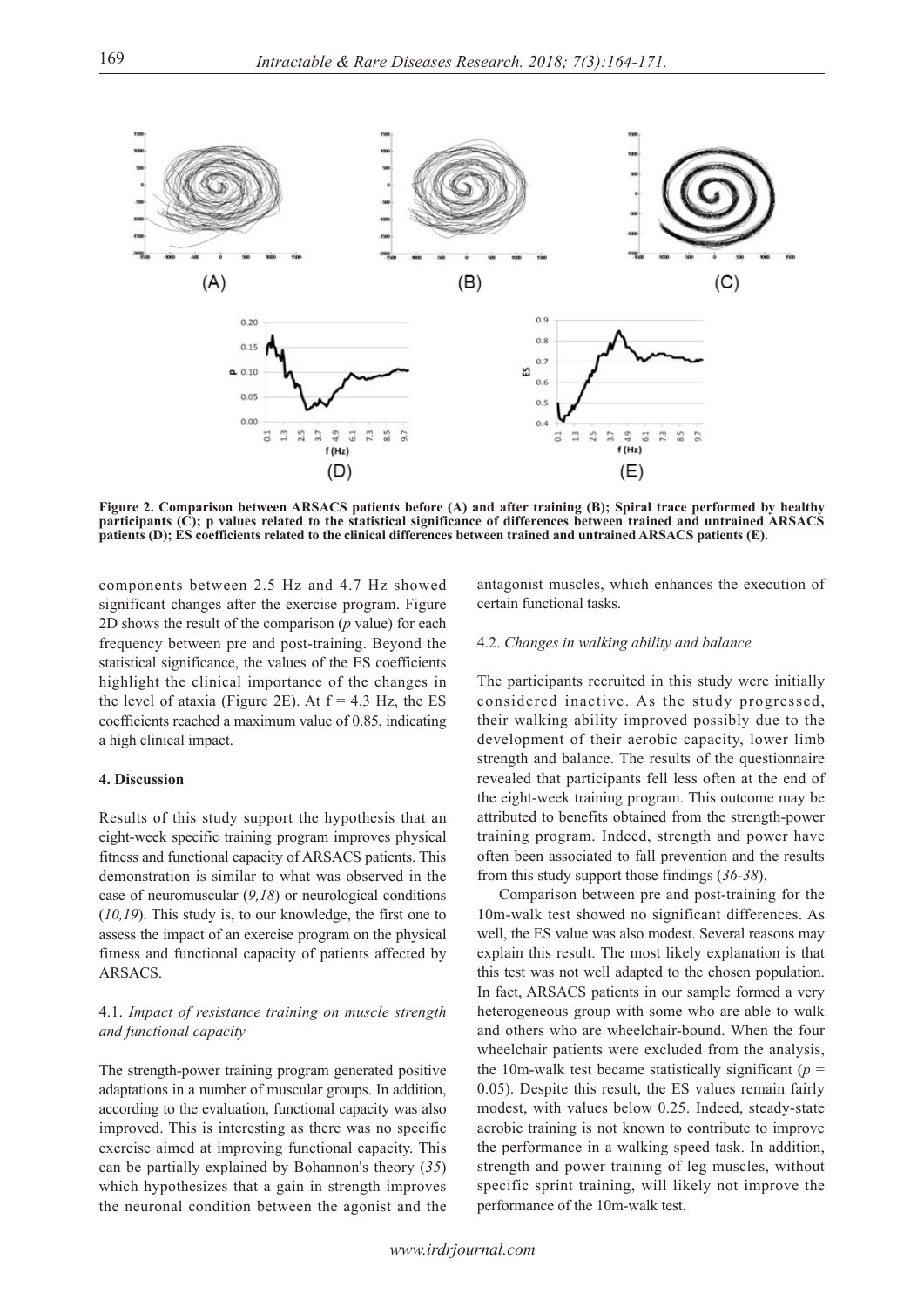# 4.3. *Impact of upper-limb strength training program on movement incoordination*

Upper-limb coordination of ARSACS patients, as measured by the Archimedes spiral test, showed statistical and clinical improvement after the eight-week training program. These changes can be observed when visually comparing the superimposed spiral traces pre and post training. In addition, these visual differences also reflect changes in frequency analysis results. Indeed, analysis was performed on a large range of frequencies and results showed significant differences on certain frequency bands between pre and posttraining. These results support previous observations that certain frequency bands are more sensitive than others in evaluating incoordination (*34*). Indeed, the work of Bui *et al*. has shown that frequency analysis is a very sensitive tool to discriminate healthy participants from ARSACS patients, particularly between 1.2 Hz and 1.7 Hz. In this study, after an eight-week training period, the ARSACS patients significantly improved their frequency analysis scores between frequency bands of 2.5 Hz and 4.7 Hz. This difference in frequency bands suggests that the training program helps improve coordination, as measured by the spiral test, but does not necessarily improve frequency components that distinguish ARSACS participants from healthy ones. While there were no coordination-specific exercises performed during the program, the authors believe that physical fitness training was a major contributor in this positive change. Indeed, a better stability of the shoulder, due to improved shoulder girdle strength, may be responsible for coordination gain and decreased symptoms of ataxia.

#### 4.4. *Study limitations*

Due to the fact that ARSACS is a rare disease, the number of participants was limited to twelve. While it may seem like a small number, it is important to state that there are only about 300 known cases of ARSACS in the CSLSJ region. In addition, the problem with limited participation is also common in others studies with rare NMD (*39*). A second limitation of this study is that the training period consisted of eight weeks and that no conclusions can be drawn on its impact in the long-term. Finally, the absence of a control group can be considered a limitation. However, since the objective of this study was to examine the response to physical exercise, pre and post-training evaluations seem to indicate promising results on their physical autonomy.

# **5. Conclusion**

This study presents an eight-week exercise program and its effect on the physical fitness and functional capacity of people affected by ARSACS. To our knowledge, this is the first study that evaluates the impact of training on

the ARSACS population. While this is still a preliminary study, our results suggest that physical training does not have a deleterious effect on their musculoskeletal and/or cardiorespiratory functions. In fact, results of pre and post-training assessments show that most tests (11 out of 12) presented significant improvement. For instance, maximal strength evaluations suggest that muscular capacity can be improved following a resistance training program. These results also seem to contribute to improving functional capacity even though no specific exercises were prescribed, which is in accordance with Bohannon's theory. In addition, since ES values range from moderate to high for most variables studied, these changes seem to suggest that important improvements can be obtained from a patient's clinical perspective in day-to-day activities. Indeed, as indicated by the significant reduction in the frequency of falls and by the large value of the effect size, these results can be seen as a global indicator of the potential benefits of this type of intervention.

The overall positive change observed in these patients provides an encouraging sign that it is possible to help ARSACS patients maintain or regain their autonomy. This can have a positive impact both on an economic and a social level.

### **Acknowledgements**

The authors wish to thank *Muscular Dystrophy Canada and Ataxia Charlevoix-Saguenay* for their time, materials and the funding which allowed us to conduct this research. We would also like to thank all participants who volunteered to participate in this study.

# **References**

- 1. Bouchard JP, Barbeau A, Bouchard R, Bouchard RW. Autosomal recessive spastic ataxia of Charlevoix-Saguenay. Can J Neurol Sci. 1978; 5:61-69.
- 2. Girard M, Larivière R, Parfitt DA, *et al*. Mitochondrial dysfunction and Purkinje cell loss in autosomal recessive spastic ataxia of Charlevoix-Saguenay (ARSACS). Proc Natl Acad Sci USA. 2012; 109:1661-1666.
- 3. Duquette A, Brais B, Bouchard JP, Mathieu J. Clinical presentation and early evolution of spastic ataxia of charlevoix-saguenay. Mov Disord. 2013; 28:2011-2014.
- 4. Heyer E, Tremblay M, Desjardins B. Seventeenth-century European origins of hereditary diseases in the Saguenay population (Quebec, Canada). Hum Biol. 1997; 69:209- 225.
- 5. Thiffault I, Dicaire MJ, Tetreault M, *et al*. Diversity of ARSACS mutations in French-Canadians. Can J Neurol Sci. 2013; 40:61-66.
- 6. Takiyama Y. Autosomal recessive spastic ataxia of Charlevoix-Saguenay. Neuropathology. 2006; 26:368-375.
- 7. Anziska Y, Sternberg A. Exercise in neuromuscular disease. Muscle Nerve. 2013; 48:3-20.
- 8. Roeder L, Costello JT, Smith SS, Stewart IB, Kerr GK. Effects of resistance training on measures of muscular strength in people with Parkinson's disease: A systematic